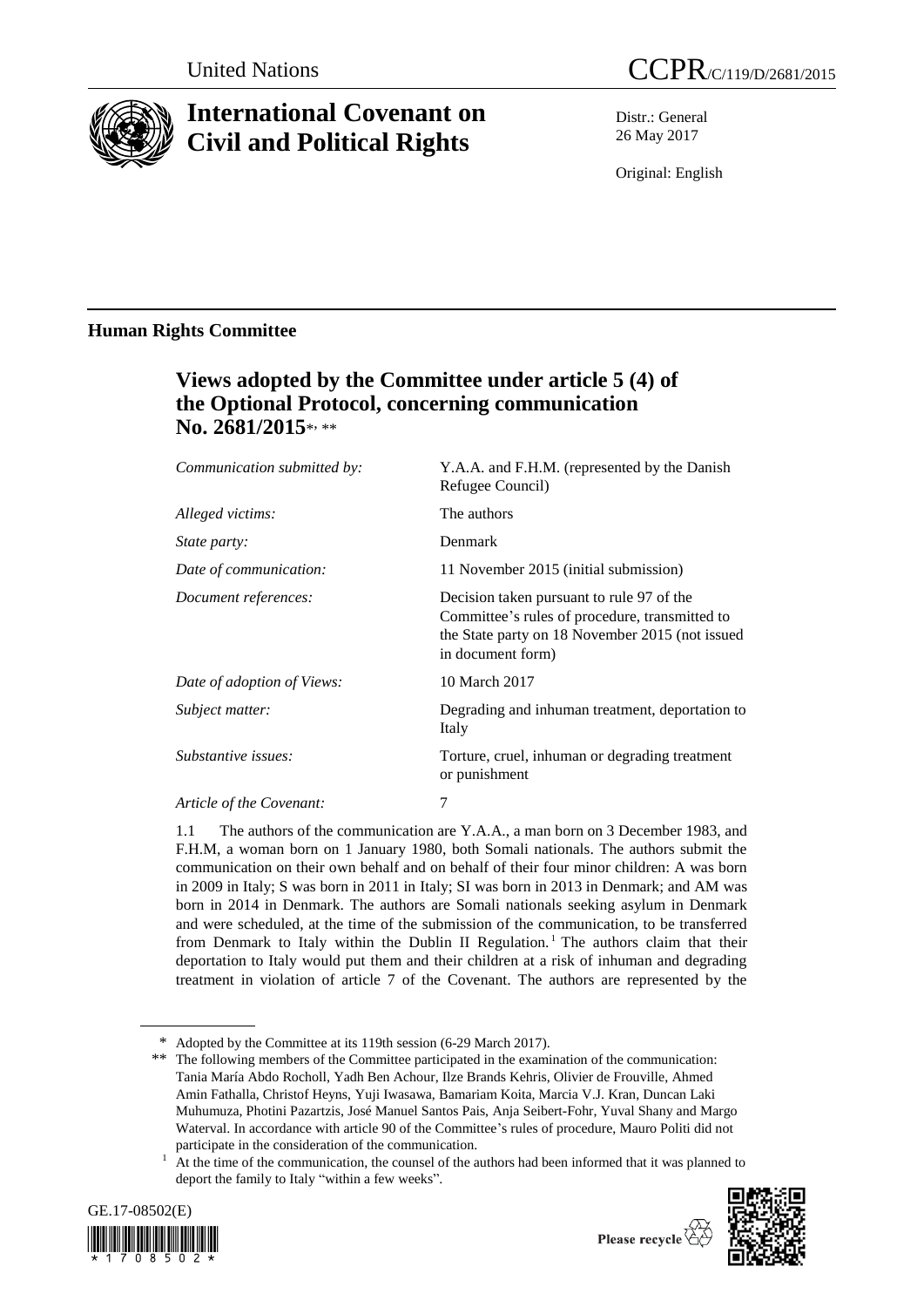Danish Refugee Council. The first Optional Protocol to the Covenant entered into force for Denmark on 23 March 1976.

1.2 On 18 November 2015, pursuant to rule 92 of its rules of procedure, the Committee, acting through its Special Rapporteur on new communications and interim measures, requested the State party to refrain from deporting the authors to Italy while their case was under consideration by the Committee.

1.3 On 13 July 2016, the Committee, acting through the Special Rapporteur, denied the State party's request to lift the interim measures.

#### **The facts as submitted by the authors**

2.1 The authors originate from Mogadishu. F.H.M. originates from the Reer Barawe minority clan and Y.A.A. from the Asraf clan. Both are Muslim. They have four children: the oldest two were born in Italy and the youngest two were born in Denmark.

2.2 The authors fled Somalia together in 2008. F.H.M. fled Somalia after having being subjected to serious harassment owing to her belonging to a minority clan. She claims that her family had been contacted and harassed by clan militia, police and government forces. Y.A.A. fled Somalia owing to a conflict with the Somali authorities and Ethiopian military. He had worked for a Somali television station and, on one occasion, had edited video recordings and pictures of Ethiopian soldiers who had been killed, which were to be broadcasted on the news. Subsequently, he was threatened by an unknown person on several occasions that he would be killed or imprisoned, and accused of being responsible for the broadcast. The authors also fear that their daughters will be subjected to female genital mutilation upon return.

2.3 The authors arrived in Italy in October 2008. Upon arrival in Lampedusa, the authors were accommodated in asylum reception facilities in Bari for a few months. The authors were granted subsidiary protection in January 2009. Their residence permit, which expired on 25 March 2013, has not been renewed, since by that time the authors were residing in Denmark.

2.4 After being granted the residence permit, the authors were ordered to leave the reception facilities in Bari and hand in their asylum identification cards, which had given them access to food in the reception facilities. They were not given any assistance or advice on how to settle or where to go in Italy on a temporary or permanent basis and were advised to leave for other European countries.<sup>2</sup> Facing homelessness, the authors travelled to Finland early in 2009.<sup>3</sup> After four months, the Finnish authorities returned them to Rome.<sup>4</sup> Upon arrival at the airport, they were given no assistance or guidance from the Italian authorities.

2.5 Facing homelessness once again, they took advice from other Somali refugees and went to Turin to live in an abandoned clinic occupied by homeless refugees and asylum seekers. The conditions were very poor and lacked basic facilities. There was no water, electricity or heat, and the sanitary facilities were poor. Many of the occupants were often under the influence of alcohol and drugs, and the authors felt unsafe, especially during F.H.M.'s pregnancy in 2009.

2.6 During F.H.M.'s first pregnancy, in 2009, she had no access to health care. When she went into labour, the hospital rejected her because the authors had no official address — as they were living at the time in the abandoned building in Turin — and therefore no health cards. A woman from a local communist party who had been assisting refugees helped them and arranged with the hospital that F.H.M. could be admitted during delivery. After the birth of their eldest son, the authors once again faced homelessness and sought

 $2\;\;$  In their submission, the authors stated that they had asked the staff for help and were advised to leave for other European countries. No further information is available on the staff.

<sup>&</sup>lt;sup>3</sup> The date was not specified in the submission. However, in the translated version of the decision of the Danish Refugee Appeals Board, dated on 25 February 2014, it was stated that the authors had been registered on 20 January 2009.

<sup>4</sup> No information is available on the reason for their deportation to Italy from Finland.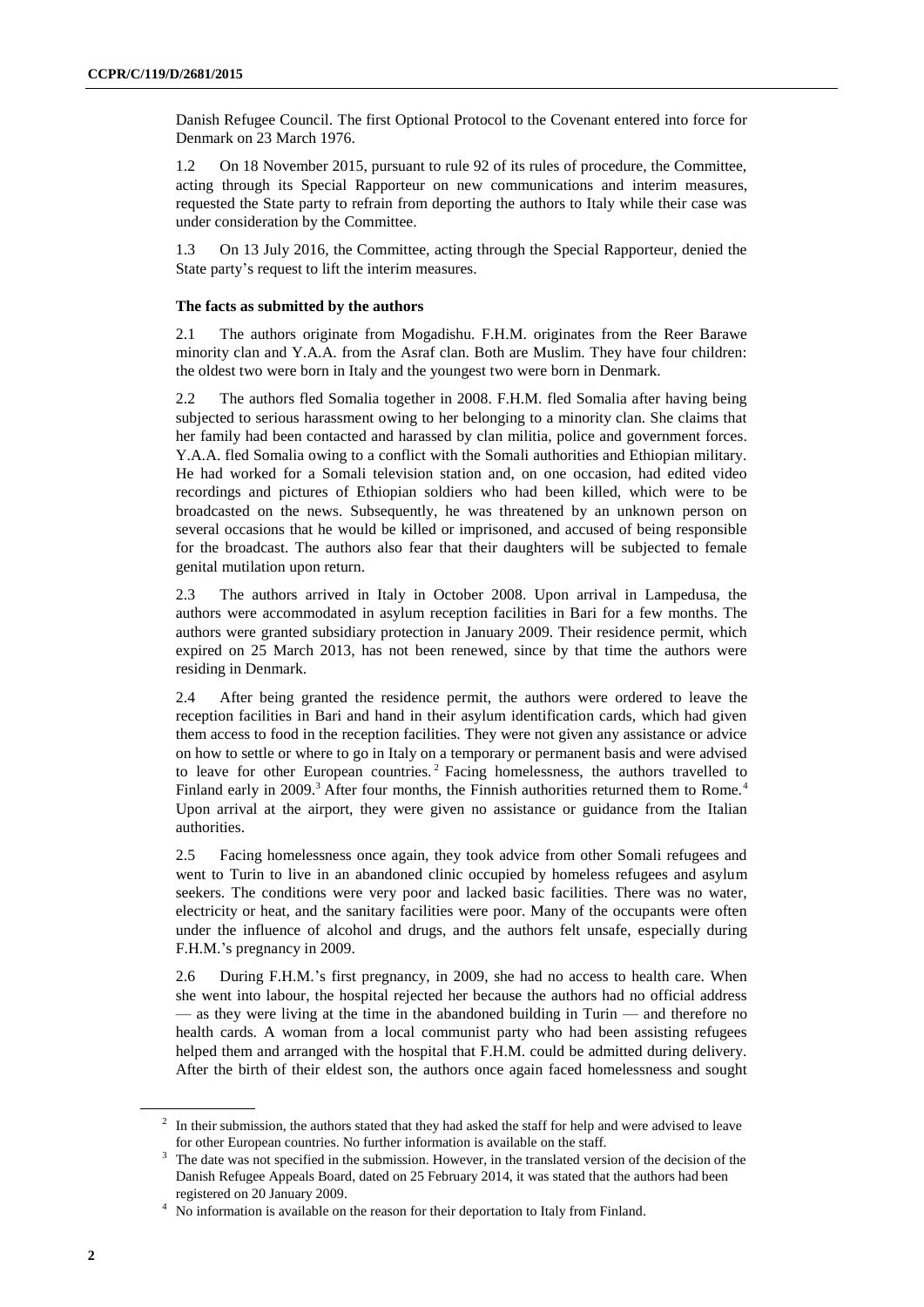shelter in abandoned houses, again in Turin. Owing to a lack of basic facilities and the apparent use of drugs in the house, the authors found it difficult and unsafe to stay there with a toddler.

2.7 When F.H.M. got pregnant again, in 2010, the authors were assisted by the same woman from the communist party, who arranged for them to stay in a room in a student dormitory in Turin. The authors lived in the dormitory for several months. F.H.M. gave birth to their second child in a hospital during that period. Access to the hospital was arranged once again by the woman from the communist party. Shortly after the birth of the second child, the authors were asked to leave the dormitory as it was not intended for families with children. Later, the authors spent nights in churches and were asked during the day to leave.

2.8 During their three years in Turin, the authors were not offered access to housing, social benefits or an integration programme by the Italian authorities. The authors received help from the local branch of the communist party and food from churches. Y.A.A. searched for employment, without success. At his own initiative, he attended free language courses and courses on communication at an institute in Turin for six months.

2.9 Faced with homelessness, and with no access to an integration programme or employment, the authors with their two children travelled to Sweden, where they applied for asylum in April 2012. Their applications were rejected as they had been granted a residence permit by the Italian authorities. When the Swedish authorities planned to deport them to Italy, the authors travelled to Denmark, where they applied for asylum on 28 August 2012. Upon arrival in Denmark, the authors' residence permits in Italy were still valid. F.H.M. gave birth to the authors' third child in February 2013 in Denmark.

2.10 On 4 November 2013, the Danish Immigration Service rejected their application for asylum. The case was sent to the Refugees Appeals Board, which, on 25 February 2014, upheld the decision by the Immigration Service, stating that F.H.M., and consequently Y.A.A., were in need of subsidiary protection owing to the risk of prosecution in Somalia, but that the authors could be returned to Italy in accordance with the principle of first country of asylum. In its decision, the Board stated that, although the residence permit of the authors was no longer valid, it expected them to be able to enter and stay legally in Italy, while applying for renewal of their expired residence permit.<sup>5</sup>

2.11 As the decision of the Refugees Appeals Board was final, the authors were ordered to leave Denmark. On 8 April 2014, the Danish National Police attempted to deport the authors and their three children to Italy. The authors arrived at the airport in Rome together with six Danish police officers. The Danish police contacted the Italian authorities at the airport and presented the names of the authors and their children and a copy of the Italian confirmation of the subsidiary protection that had been granted to the authors in Italy. After a while, the Italian authorities informed the Danish police that they had not been informed of the authors' arrival and that they would not readily accept their entry. The Italian police informed the Danish police that Italy found it strange that Denmark had not been in contact with Italy regarding the case since a request was made in June 2013 under the Dublin II Regulation. Furthermore, the subsidiary protection had expired and had not been renewed. The authors and their children were returned to Denmark the same day.

2.12 Subsequently, the Danish police made no other attempts to deport the authors to Italy. Upon return to Denmark, Y.A.A. contacted the Danish Immigration Service for help, and his request was forwarded to the Refugees Appeals Board as a request to reopen the case. On 2 July 2014, the Board requested the police to comment on whether it regarded the deportation of the authors to Italy as possible. On September 2014, F.H.M. gave birth to the authors' fourth child, in Denmark.

2.13 On 24 March 2015, the Danish Refugee Council requested the Refugees Appeals Board to reopen the case. The Council made reference to the fact that the authors had been

<sup>&</sup>lt;sup>5</sup> In the decision, the Refugees Appeals Board refers to the information on Italian immigration rules as reproduced in European Court of Human Rights, *Mohammed Hussein and Others v. the Netherlands and Italy*, application 27725/10, 2 April 2013.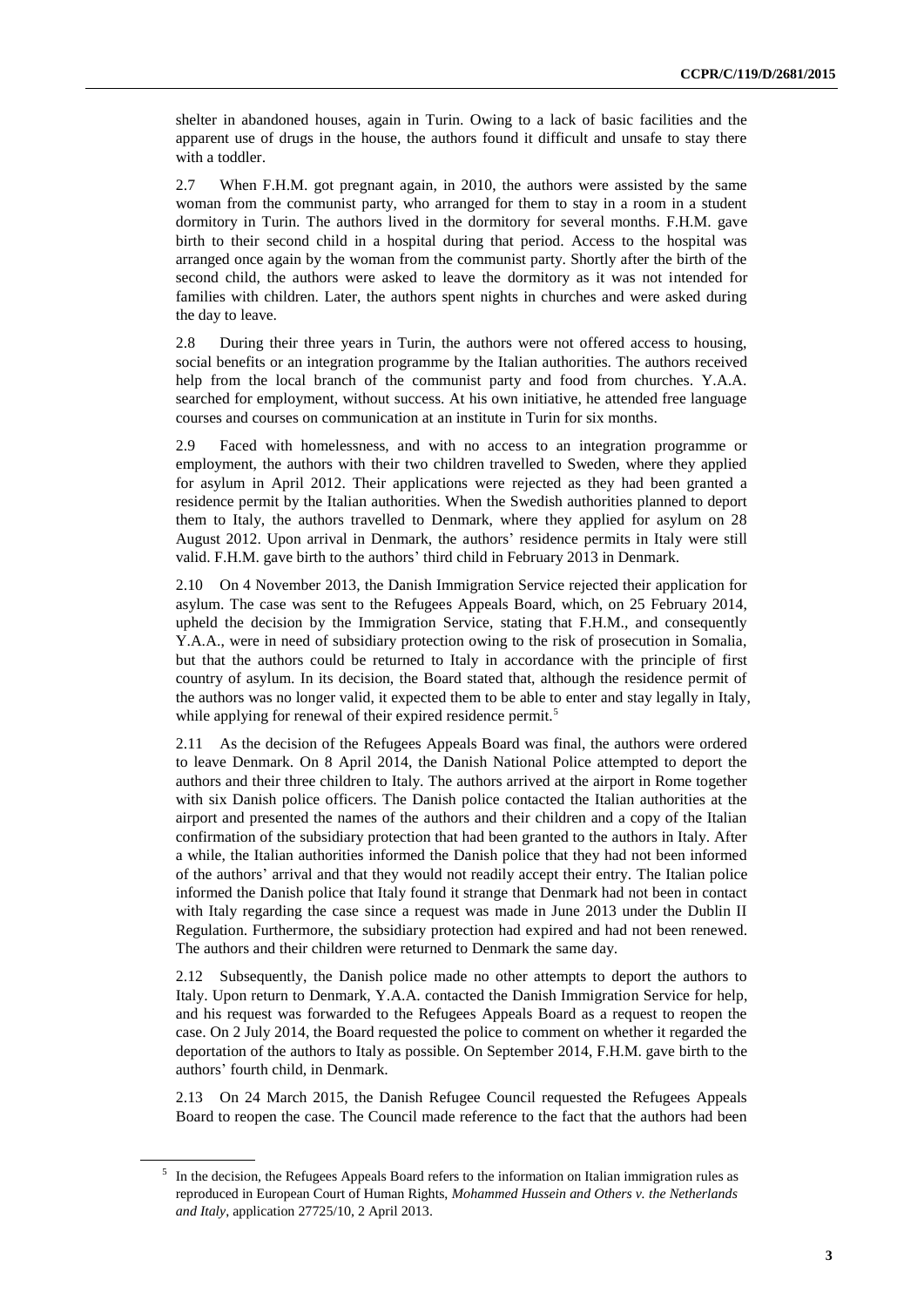denied entry in Italy and that the Danish police had not made any efforts to deport the authors in the previous year.

2.14 On 14 April 2015, the Danish police informed the Refugees Appeals Board that they found it difficult to imagine that a deportation to Italy would become possible. On 1 June 2015, the Board once again requested the Danish police to comment on whether or not deportation of the authors would be possible or should be regarded as pointless. On 8 June 2015, the police requested the Ministry of Justice to assist it in its reply to the Board. On 30 June 2015, the police informed the Board that, on 11 June 2015, the Ministry of Justice had sent a request for consultation to the Italian authorities regarding the issue of return of foreign nationals to Italy and the possibility of renewing expired residence permits in Italy. On 21 July 2015, the Board decided not to reopen the case and made reference to the fact that the Ministry was at that time in contact with the Italian authorities. The decision of the Board was final and could not be appealed before a court.

2.15 Subsequently, the Refugee Appeals Board has informed the Danish Refugee Council by telephone that they had received a reply from the Italian authorities through the Danish police, dated 8 August 2015, and that the Italian authorities would now accept the entry of the family.

### **The complaint**

3.1 The authors allege that their deportation to Italy will put them and their four children at risk of inhuman and degrading treatment contrary to the best interest of the child, in violation of article 7 of the Covenant, as they would face homelessness, destitution and limited access to health care. The authors further indicate that they must be regarded as extremely vulnerable as they have four children, the youngest of whom is 2 years old.

3.2 The authors submit that, after they were granted subsidiary protection in January 2009, they were unable to find shelter, work or any durable humanitarian solution in Italy for themselves and their children. They had great difficulties in finding medical care during pregnancy and birth. Facing homelessness, they lived in abandoned buildings with other refugees and asylum seekers, where there were no sanitary facilities and where alcohol was consumed openly.

3.3 The authors further allege that the reception conditions in Italy for refugees and asylum seekers with valid or expired residence permits do not comply with international obligations of protection.<sup>6</sup> Furthermore, they submit that international protection seekers returning to Italy who previously had been granted a form of protection and had benefited from the reception system when they lived there were no longer entitled to accommodation in reception facilities in Italy.<sup>7</sup> They state that their experience indicates systemic failures regarding basic support for asylum seekers and refugees in Italy, especially members of

<sup>6</sup> The authors refer to the Swiss Refugee Council, *Reception conditions in Italy: Report on the current situation of asylum seekers and beneficiaries of protection, in particular Dublin returnees* (Bern, October 2013), p. 11, available from www.refworld.org/pdfid/5315872c4.pdf; Asylum Information Database (AIDA), "Country report: Italy" (May 2013), p. 34, available from www.asylumineurope.org/reports/country/italy; Council of Europe, "Report by Nils Muiznieks, Commissioner for Human Rights of the Council of Europe, following his visit to Italy from 3 to 6

July 2012", 18 September 2012, p. 150, available from [https://rm.coe.int/16806db861.](https://rm.coe.int/16806db861) <sup>7</sup> The authors refer to the European Network for technical cooperation of the application of the Dublin II Regulation, *Dublin II Regulation: National report on Italy*, 19 December 2012, available from www.refworld.org/pdfid/514054492.pdf; "Country report: Italy" (see footnote 6 above), p. 37; United States of America, Department of State, "Country Reports on Human Rights Practices for 2012: Italy" (April 2013), available from www.state.gov/j/drl/rls/hrrpt/2012humanrightsreport/index.htm#wrapper; *Reception conditions in Italy* (see footnote 6 above), pp. 4-5; and Jesuit Refugee Service Europe, *Protection Interrupted: The Dublin Regulation's impact on asylum seekers' protection*, June 2013, pp. 152 and 161, available from www.jrs.net/assets/Publications/File/protection-Interrupted\_JRS-Europe.pdf.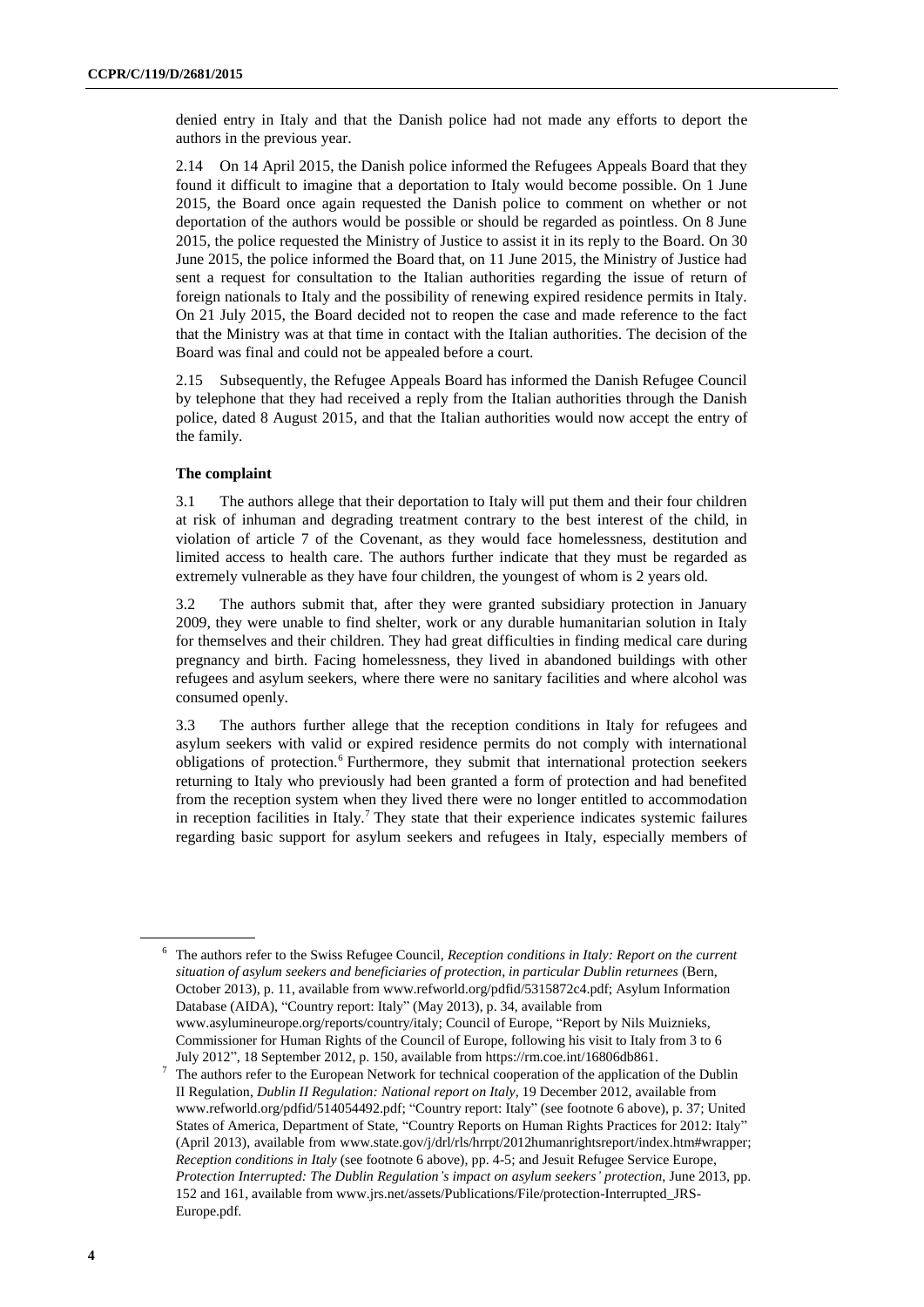vulnerable groups. They indicate that asylum seekers in Italy experience severe difficulties in gaining access to health services.<sup>8</sup>

3.4 The authors submit that their circumstances are in contrast with those in the case of Mohammed Hussein and others v. the Netherlands and Italy,<sup>9</sup> because they have already experienced being transferred from Finland to Italy, at which time they neither received upon arrival or later — any assistance from the Italian authorities in securing the basic needs of the family, namely, shelter, food or medical assistance at birth, nor given any assistance in finding work or housing or to help them integrate into Italian society.

3.5 The authors state that the decision by the European Court of Human Rights in *Tarakhel v. Switzerland*<sup>10</sup> is relevant to the present case, as it refers to the living conditions and difficulties in finding shelter for asylum seekers and beneficiaries of international protection in Italy. The authors note that, in its decision, the Court required Switzerland to obtain assurances from its Italian counterparts that the applicants — a family — would be received in facilities and conditions adapted to the age of the children; and that, if such assurances were not made, Switzerland would be violating article 3 of the Convention for the Protection of Human Rights and Fundamental Freedoms by transferring them there. The authors argue that, in the light of that finding, the harsh conditions faced by asylum seekers and beneficiaries of international protection returning to Italy would also fall within the scope of article 3 of the Convention and article 7 of the Covenant. They therefore reiterate that their deportation to Italy would amount to a violation of article 7 of the Covenant. They further submit that the decision in *Tarakhel v. Switzerland* indicates that individual guarantees, such as ensuring that children who are returned do not face destitution or harsh accommodation conditions, are necessary.

#### **State party's observations**

4.1 On 18 May 2016, the State party submitted its observations on the admissibility and merits of the communication. The State party describes the structure, composition and functioning of the Refugees Appeals Board, as well as the legislation applying to cases related to the Dublin Regulation.<sup>11</sup>

4.2 With regard to the admissibility and merits of the communication, the State party argues that the authors have failed to establish a *prima facie* case for the purpose of admissibility under article 7 of the Covenant. In particular, it has not been established that there are substantial grounds for believing that the authors and their children will be in danger of being subjected to torture or to cruel, inhuman or degrading treatment or punishment in Italy. The communication is therefore manifestly unfounded and should be declared inadmissible. It follows from the Committee's jurisprudence that States parties are under an obligation not to extradite, deport, expel or otherwise remove a person from their territory where the necessary and foreseeable consequence of the deportation would be a real risk of irreparable harm, such as that contemplated by article 7 of the Covenant, whether in the country to which removal is to be effected or in any country to which the person may subsequently be removed. The Committee has also indicated that the risk must be personal and that there is a high threshold for providing substantial grounds to establish that a real risk of irreparable harm exists.<sup>12</sup>

4.3 The State party notes that the authors have not provided any essential new information or views on their circumstances beyond the information already relied upon during the asylum proceedings, and the Refugees Appeals Board had already considered

<sup>8</sup> The authors refer to "Report by Nils Muiznieks", pp. 143 and 160; and "Country report: Italy", pp. 4- 5 and 45-46 (see footnote 6 above).

<sup>9</sup> The author refers to European Court for Human Rights, *Mohammad Hussein and Others v. the Netherlands and Italy*, application No. 27725/10, decision adopted on 2 April 2013.

<sup>&</sup>lt;sup>10</sup> European Court of Human Rights, *Tarakhel v. Switzerland*, application No. 29217/12, judgment adopted on 10 September 2014.

<sup>&</sup>lt;sup>11</sup> See communication No. 2379/2014, *Obah Hussein Ahmed v. Denmark*, Views adopted on 8 July 2016, paras. 4.1-4.3.

<sup>12</sup> The State party refers to communication No. 2007/2010, *J.J.M. v. Denmark*, Views adopted on 26 March 2014, para. 9.2.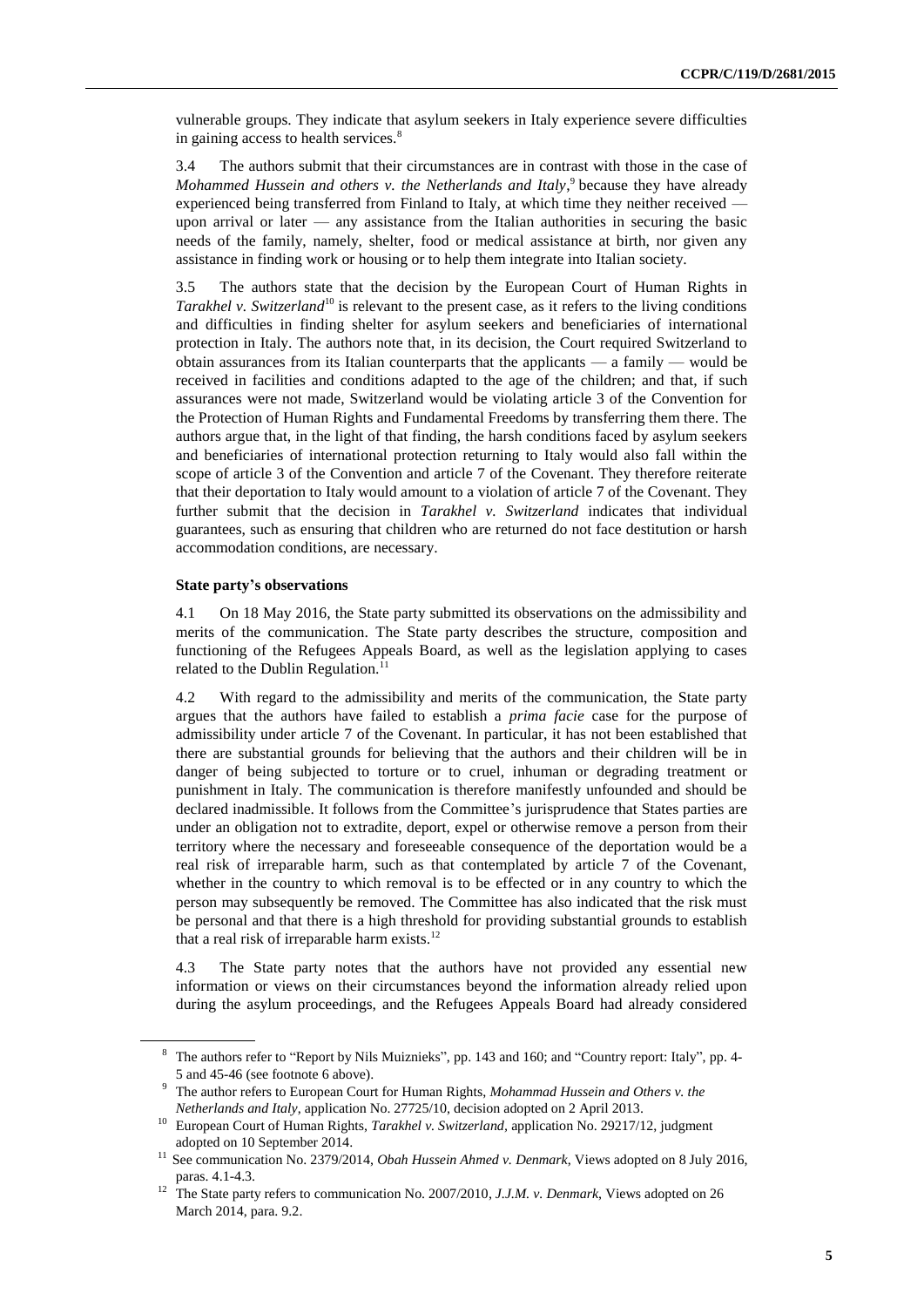that information in its decision of 25 February 2014. The State party submits that the Committee cannot be an appellate body that reassesses the factual circumstances advocated by the authors in their asylum application before the Danish authorities and it must give considerable weight to the findings of fact made by the Refugees Appeals Board, which is better placed to assess the factual circumstances of the authors' case. Furthermore, the State party makes reference to the Committee's jurisprudence, according to which "it is generally for the organs of State parties to examine the facts and evidence of the case, unless it can be established that such an assessment was arbitrary or amounted to a manifest error or denial of justice".<sup>13</sup>

4.4 The State party further submits that the Refugees Appeals Board found that the authors had previously been granted subsidiary protection in Italy and could return to Italy and stay there lawfully with their children; therefore, Italy is considered the "country of first asylum", which justifies the refusal by the Danish authorities to grant them asylum, in accordance with section 7 (3) of the Aliens Act. The State party further submits that the Board requires as an absolute minimum that the asylum seeker or refugee is protected against refoulement from the country of first asylum. It also must be possible for him/her to enter lawfully and to take up lawful residence in the country of first asylum, and his/her personal integrity and safety must be protected. This concept of protection also includes a certain social and economic element since asylum seekers must be treated in accordance with basic human standards. However, it cannot be required that the relevant asylum seekers will have completely the same social living standards as the country's own nationals. The core of the protection concept is that the persons must enjoy personal safety both when they enter and when they stay in the country of first asylum. Moreover, the State party notes that Italy is bound by the Convention for the Protection of Human Rights and Fundamental Freedoms and the Covenant.

4.5 Furthermore, the State party observes that F.H.M.'s alleged lack of access to health care and medical treatment in Italy is based solely on the authors' unsubstantiated information. The State party indicates that asylum seekers and beneficiaries of international protection enjoy the same right to medical treatment as Italian nationals; they must enrol in the national health service in Italy and are entitled to benefit from free health-care services on the basis of a self-declaration of destitution to be presented to local health board.<sup>14</sup>

4.6 The State party notes that the authors' claims that they risk homelessness and will not receive the necessary assistance for the Italian authorities if deported to Italy appear unsubstantiated, and the information is not consistent with the general background information available on living conditions for asylum seekers and refugees in Italy. The State party observes that, according to their statements, the authors were offered a room in a hall of residence for some months, and Y.A.A. attended free language classes and studied at the University of Turin for six months.

4.7 The State party further refers to the judgment of the European Court of Human Rights in *Mohammed Hussein and Others v. the Netherlands and Italy*, and states that it is applicable to the present communication. In that ruling, the Court stated that the assessment of a possible violation of article 3 of the Convention for the Protection of Human Rights and Fundamental Freedoms must be rigorous and should analyse the conditions in the receiving country against the standards established by that provision of the Convention. In particular, the Court indicated that "in the absence of exceptionally compelling humanitarian grounds against removal, the fact that the applicant's material and social living conditions would be significantly reduced if he or she were to be removed from the contracting State is not sufficient in itself to give rise to breach of article 3". <sup>15</sup> Furthermore,

<sup>&</sup>lt;sup>13</sup> The State party refers to communications No. 2426/2014, *N. v. Denmark*, Views adopted on 23 July 2015, para. 6.6; No. 2272/2013, *P.T. v. Denmark*, Views adopted on 1 April 2015, para. 7.3; No. 2393/2014, *K v. Denmark*, Views adopted on 16 July 2015, paras. 7.4 and 7.5; No. 2186/2012, *Mr. X and Ms. X v. Denmark*, Views adopted on 22 October 2014, para. 7.5; and No. 2329/2014, *Z v. Denmark*, Views adopted on 15 July 2015, para. 7.4.

<sup>&</sup>lt;sup>14</sup> The state party refers to AIDA, "Country report: Italy" (January 2015), available from [www.asylumineurope.org/sites/default/files/report-download/aida\\_italy\\_thirdupdate\\_final\\_0.pdf.](http://www.asylumineurope.org/sites/default/files/report-download/aida_italy_thirdupdate_final_0.pdf) <sup>15</sup> See ibid. para. 71.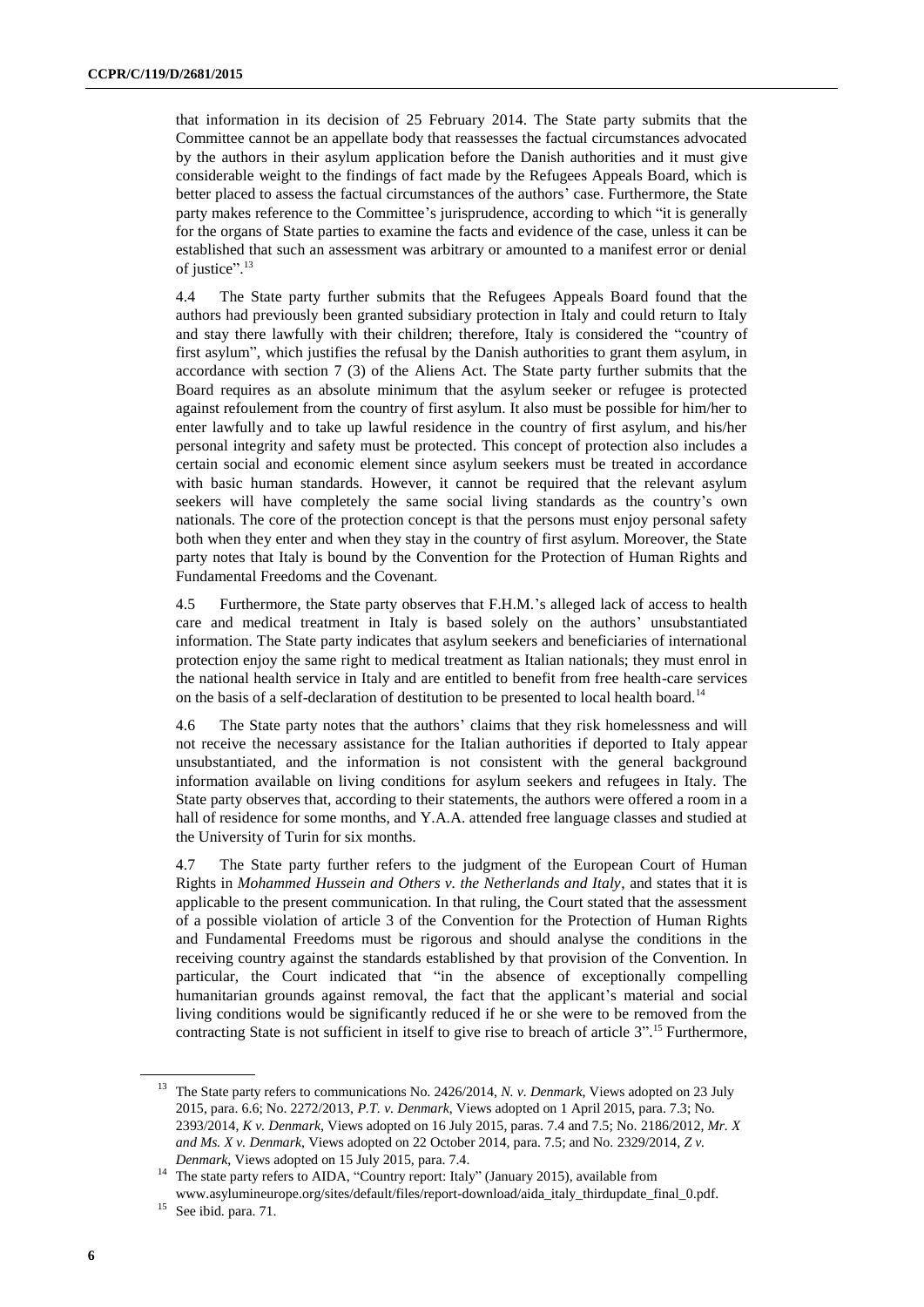the State party considers that it cannot be inferred from the judgment of the Court in *Tarakhel v. Switzerland* that individual guarantees must be obtained from Italian authorities in the case at hand, as the authors have already been granted subsidiary protection in Italy, while in *Tarakhel v. Switzerland* the authors' application for asylum in Italy was still pending when the case was reviewed by the Court.

4.8 The State party also submits that the authors' circumstances are in contrast with those in the Views adopted by the Committee in *Warda Osman Jasin et. al. v. Denmark*. 16 The State party notes that, in the present case, the authors had been already in possession of residence permits for Italy, which expired on 25 March 2013, when they applied for asylum in Denmark on 28 August 2012. The State party further submits that the fact that the authors left Italy and placed themselves in a situation whereby their residence permits expired does not mean that they can be considered asylum seekers today.<sup>17</sup>

#### **Author's comments on the State party's observations**

5.1 On 4 July 2016, the authors submitted their comments on the State party's observations. The authors submit that they have adequately explained the reasons for which they fear that their deportation to Italy would result in a breach of article 7 of the Covenant and consider that their claims in this regard have been duly substantiated. The authors further submit that the Refugees Appeals Board assessment falls short of the requirements of an individualized assessment of the risk that they would face if deported to Italy. The authors note that, during their stay in Italy, when they had residence permits, they lived in an abandoned clinic, which lacked the most basic facilities, such as water and electricity. Only for a few months during F.H.M.'s second pregnancy were the family offered a room in a student dormitory. When she first went into labour, she was rejected by a hospital, and only with the intervention of an influential local person was she accepted into the hospital to give birth. During her pregnancy, she had no access to health care. The authors lived off food provided by the church. For three years, the authors were not offered access to housing, social benefits or integration programmes from the Italian authorities, although Y.A.A. did attend language and communication courses for a while, and they were faced with intolerable living conditions during almost their entire time in Italy.

5.2 The authors further indicate that asylum seekers and beneficiaries of international protection in Italy often face the same severe difficulties in finding basic shelter, access to health-care facilities and food. The authors quote a report by the United States of America Department of State on Italy, which states:

Authorities set up temporary centers to house mixed-migrant populations, including refugees and asylum seekers but could not keep pace with the high number of arrivals … Non-governmental organizations reported thousands of legal and irregular foreigners, including migrants and refugees, lived in abandoned buildings in Rome and other major cities and had limited access to public services. The press reported limited health care, inadequate and over-crowded facilities, and a lack of access to legal counselling and basic education. Representatives of the Office of the United Nations High Commissioner for Refugees, the International Organization for Migration, and other humanitarian organizations denounced inhuman living conditions, in particular overcrowding, in reception centers. 18

The authors also refer to a report by the organization Médecins Sans Frontières that states that:

Although according to Italian legislation asylum seekers and refugees are entitled to the registration with the National Health Service and to medical assistance in the same way as Italian citizens, the access to this right is seriously limited by the conditions of social marginalization that this population experiences in our country,

<sup>16</sup> Communication No. 2360/2014, *Warda Osman Jasin et. al. v. Denmark*, Views adopted on 22 July 2015.

<sup>17</sup> Ibid. para. 8.4.

<sup>&</sup>lt;sup>18</sup> United States of America, Department of State, "Country Report on Human Rights Practices in Italy for 2016", p. 11. Available from https://www.state.gov/documents/organization/265646.pdf.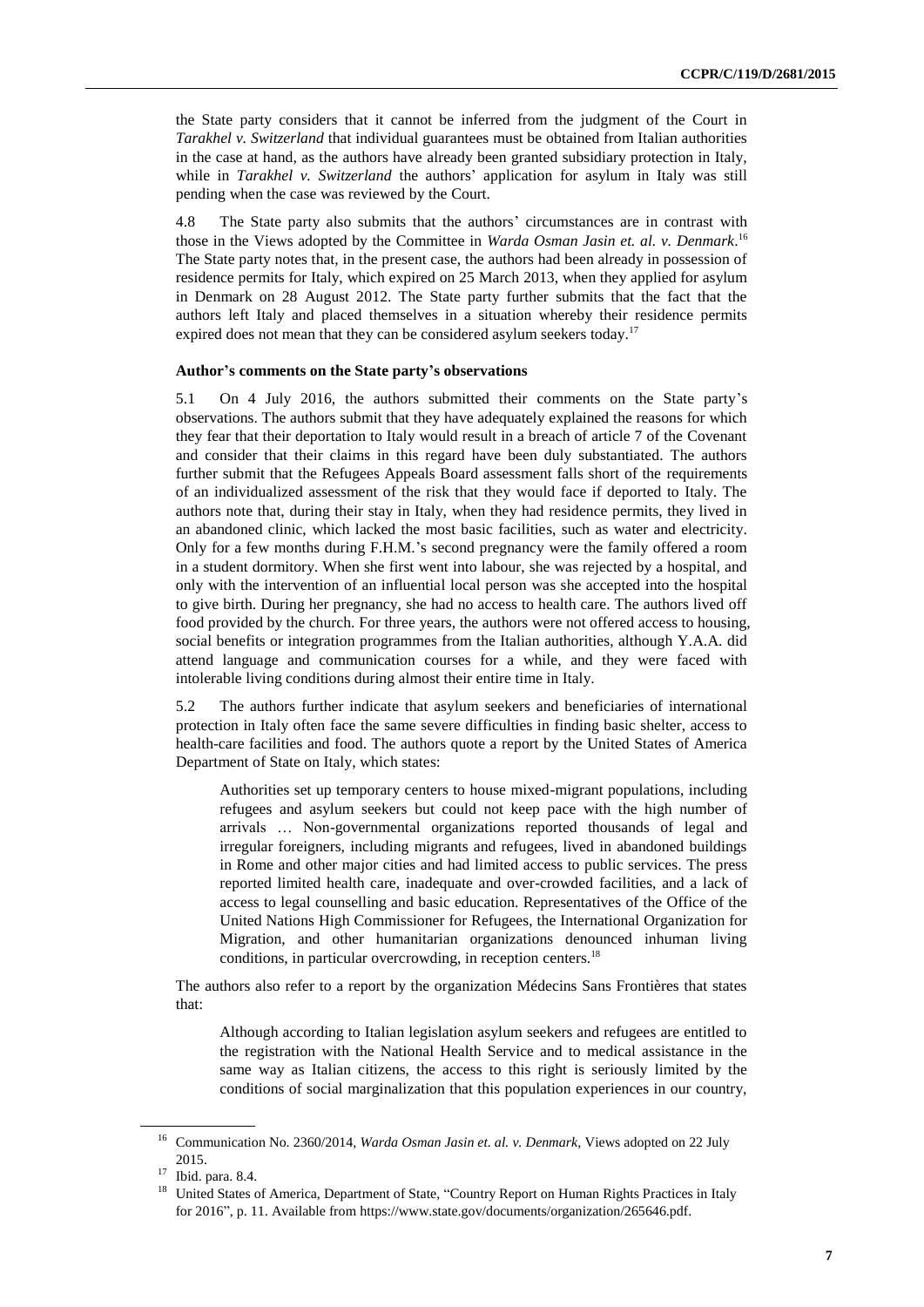in particular inside informal settlements … The renewal of the permit to stay, especially for humanitarian reasons, is made difficult by the police stations, which request municipal residence registration or domicile, even though no legal norm dictates it. According to police, domicile must be demonstrated through a renting contract, or at least a letter of hospitality by the owner or the tenant of the property. Lacking one and the other, and if the police refuses a letter of fictitious domicile by supporting organizations, migrants can only resort to "buy" a fake renting contract or another domicile document, or renew their permit in less restrictive police stations, sometimes in provinces or regions other than the actual living area: in this way access to general practitioners and paediatrician in the areas where refugees actually live is prevented as registration to National Health Service depends on the domicile listed in the permit to stay. $19$ 

5.3 The authors also refer to the Committee's Views on *Warda Osman Jasin et. al. v. Denmark*, in which the Committee emphasized the need to give sufficient weight to the real and personal risk a person might face if removed. The authors indicate that the State party has failed to obtain specific assurances from Italy vis-à-vis the following: (a) acceptance of the authors' return; (b) renewal of the authors' residence permits; (c) guarantee against deportation of the authors to Somalia; and (d) conditions adapted to the authors' family and children. The authors submit that this requires an individualized assessment of the risk faced by the person, rather than reliance on general reports and on the assumption that, having been granted subsidiary protection in the past, he or she would in principle be entitled to work and receive social benefits. They further claim that the Refugees Appeals Board failed to make a sufficiently individualized assessment of the risk that the authors will face in Italy. Moreover, the application of an unreasonably high threshold for substantial grounds for establishing that a real risk of irreparable harm exists renders the Board's decision both unreasonable and arbitrary. Furthermore, the authors claim that they already experienced intolerable living conditions in Italy while they held a valid residence permit. The available background information substantiates the existence of intolerable living conditions for both refugees and asylum seekers and the lack of support from the Italian authorities, and gives substantial reasons to believe there is a real risk that the authors will again face such conditions if they are deported to Italy.

#### **Issues and proceedings before the Committee**

#### *Consideration of admissibility*

6.1 Before considering any claims contained in a communication, the Committee must, in accordance with rule 93 of its rules of procedure, decide whether or not it is admissible under the Optional Protocol.

6.2 The Committee notes, as required by article 5 (2) (a) of the Optional Protocol, that the same matter is not being examined under any other international procedure of investigation or settlement.

6.3 The Committee notes the authors' claim that they have exhausted all effective domestic remedies available to them. In the absence of any contrary information by the State party in that connection, the Committee considers that the requirements of article 5 (2) (b) of the Optional Protocol have been met.

6.4 The Committee notes the State party's challenge to the admissibility of the communication on the grounds that the authors' claim under article 7 of the Covenant is unsubstantiated. However, the Committee considers that, in the light of its past jurisprudence in cases pertaining to the Dublin II Regulation,  $20$  the real difficulties encountered by the authors when they had previously lived in Italy, the very young age of their four children and the information before the Committee on the limited nature of the

<sup>19</sup> See Médecins Sans Frontières, *Out of Sight: Asylum seekers and refugees in Italy: Informal settlement and social marginalization*, March 2016, p. 14.

<sup>20</sup> See, for example, *Warda Osman Jasin et. al. v. Denmark* (footnote 16 above); communications No. 2409/2014, *Abdilafir Abubakar Ali et. al. v. Denmark*, Views adopted on 29 March 2016; and No. 2608/2015, *R.A.A. and Z.M. v. Denmark*, Views adopted on 28 October 2016.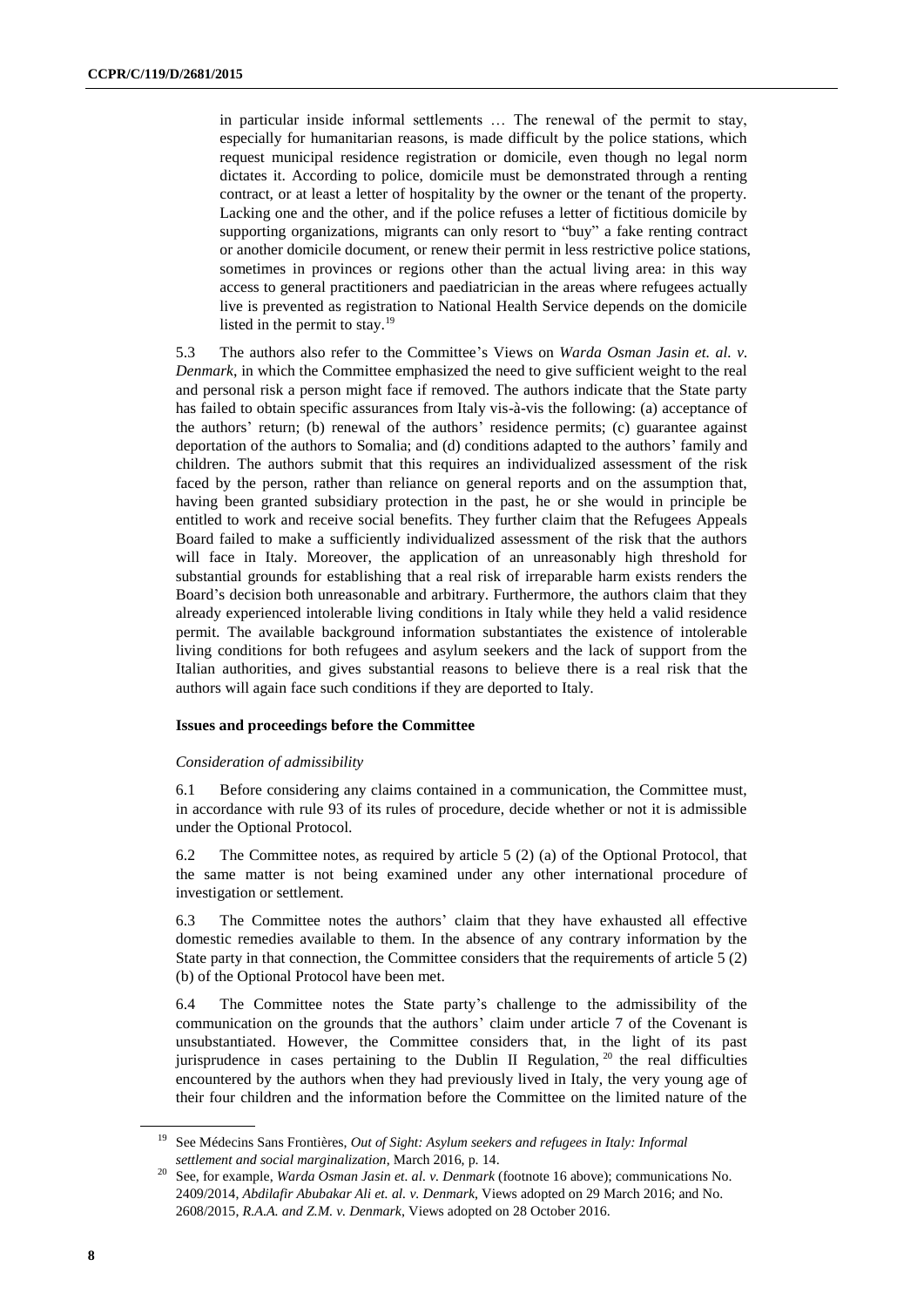assurances issued by the authorities in Italy, it cannot regard the communication as clearly lacking in substance. Accordingly, the Committee declares the communication admissible insofar as it raises issues under article 7 of the Covenant, and proceeds to its consideration on the merits.

#### *Consideration of the merits*

7.1 The Committee has considered the communication in the light of all the information made available to it by the parties, as provided for under article 5 (1) of the Optional Protocol.

7.2 The Committee notes the authors' claim that deporting them and their four children to Italy, based on the Dublin Regulation principle of first country of asylum, would expose them to a risk of irreparable harm in violation of article 7 of the Covenant. The authors base their arguments, inter alia, on the actual treatment they received after they had been granted a residence permit in Italy and on the general conditions of reception for asylum seekers and beneficiaries of international protect in Italy, as mentioned in various reports. The Committee notes the authors' argument they would face homelessness, destitution and limited access to health care, as demonstrated by their experience after they had been granted subsidiary protection in January 2009. The Committee further notes the authors' submission that, since they had already benefitted from the reception system when they first arrived in Italy, and as they had already been granted a form of protection, they would have no access to accommodation in the reception facilities. $21$ 

7.3 The Committee recalls paragraph 12 its general comment No. 31 (2004) on the nature of the general legal obligation imposed on States parties to the Covenant, in which it refers to the obligation of States parties not to extradite, deport, expel or otherwise remove a person from their territory, where there are substantial grounds for believing that there is a real risk of irreparable harm, such as that contemplated by article 7 of the Covenant, which prohibits cruel, inhuman or degrading treatment. The Committee has also indicated that the risk must be personal and that the threshold for providing substantial grounds to establish that a real risk of irreparable harm exists is high.<sup>22</sup> The Committee further recalls its jurisprudence that considerable weight should be given to the assessment conducted by the State party and that it is generally for the organs of the States parties to the Covenant to review and evaluate facts and evidence in order to determine whether such risk exists,<sup>23</sup> unless it is found that the evaluation was clearly arbitrary or amounted to a denial of justice. $24$ 

7.4 The Committee notes that, according to the authors, after they received their subsidiary protection, they faced homelessness and lived in an abandoned building with other refugees without adequate sanitary facilities and where alcohol was consumed openly, and were not able to find work. The Committee also notes the authors' submissions that F.H.M. had serious difficulties in gaining access to health care during her pregnancy and the birth of their two children in Italy and that, when the author went into labour, the hospital rejected her since the authors did not have a health card because they lacked an official address. She was only able to be admitted to the hospital after an arrangement with the hospital was made by a third person, who was involved in assisting refugees. The Committee further notes that, after the authors went to Finland and were returned to Italy, they were not offered access to housing, medical care, social benefits or an integration programme by the Italian authorities. The Committee notes that, in 2012, the authors went to Sweden and then to Denmark, where they requested asylum in August 2012.

<sup>21</sup> See *Dublin II Regulation: National report on Italy* (see footnote 7 above); "Country report: Italy" (see footnote 6 above), p. 37; "Country Reports on Human Rights Practices for 2012: Italy" (see footnote 7 above); *Reception conditions in Italy* (see footnote 6 above), pp. 4-5; and *Protection Interrupted* (see footnote 7 above), pp. 152 and 161.

<sup>22</sup> See communications No. 2007/2010, *X v. Denmark*, Views adopted on 26 March 2014, para. 9.2; No. 692/1996, *A.R.J. v. Australia*, Views adopted on 28 July 1997, para. 6.6; and No. 1833/2008, *X. v. Sweden*, Views adopted on 1 November 2011, para. 5.18.

<sup>&</sup>lt;sup>23</sup> See communication No. 1957/2010, *Lin v. Australia*, Views adopted on 21 March 2013, para. 9.3.<br><sup>24</sup> See inter alia, ibid, and communication No. 541/1003, *Ennal Simma v. Iamaica*, inedmissibility.

<sup>24</sup> See, inter alia, ibid. and communication No. 541/1993, *Errol Simms v. Jamaica*, inadmissibility decision adopted on 3 April 1995, para. 6.2.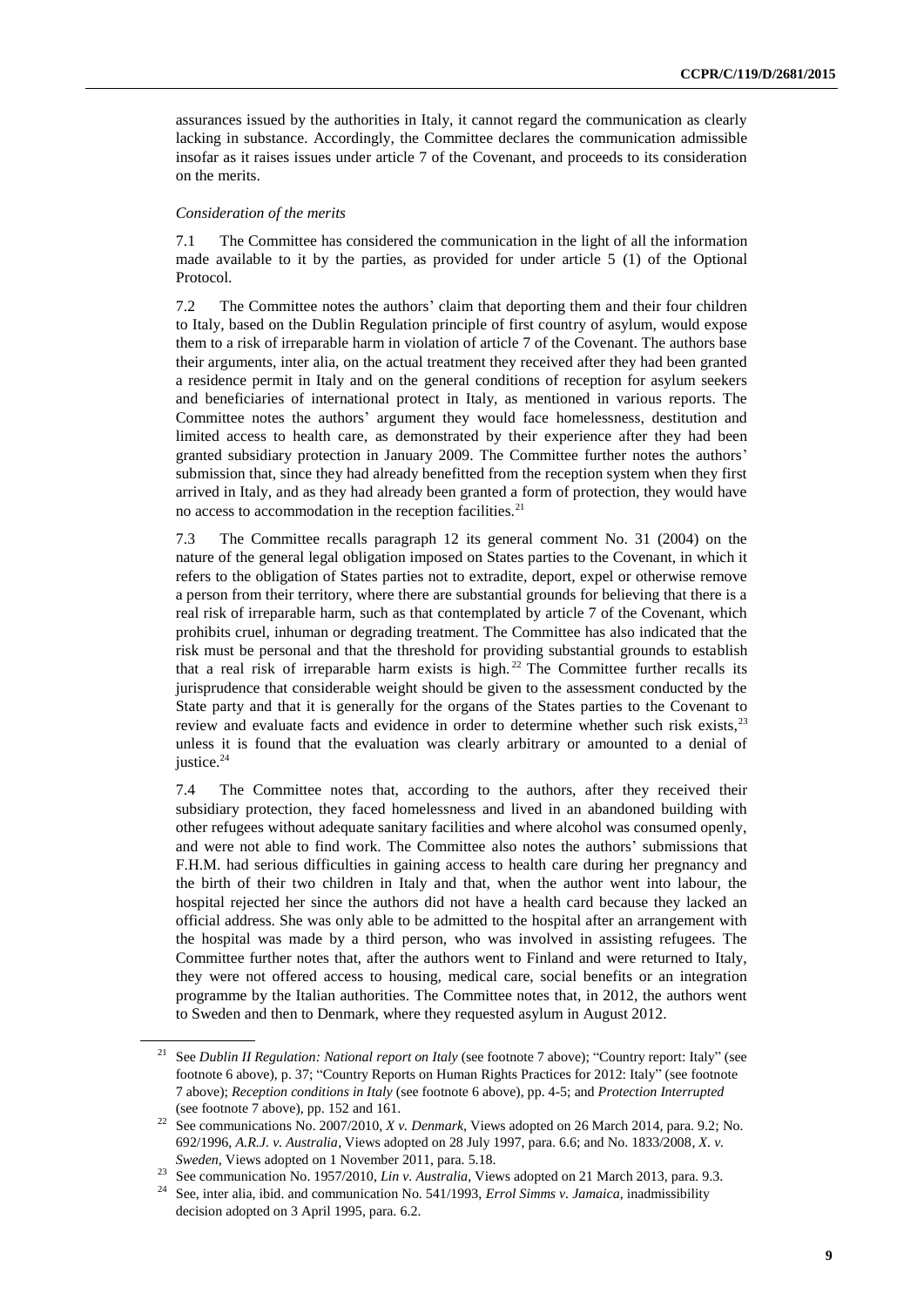7.5 The Committee takes note of the various reports submitted by the authors. Furthermore, it notes that recent reports have highlighted the lack of available places in the reception facilities in Italy for asylum seekers and returnees under the Dublin II Regulation. The Committee notes in particular the authors' submission that returnees, like them, who had already been granted a form of protection and benefited from the reception facilities when they were in Italy, are not entitled to accommodation in the Government reception centres for asylum seekers.<sup>25</sup>

7.6 The Committee takes note of the finding by the Refugee Appeals Board that Italy should be considered the "country of first asylum" in the present case and the position of the State party that the country of first asylum is obliged to provide asylum seekers with certain social and economic elements in accordance with basic human standards, although it is not required that such persons have exactly the same social and living standards as nationals of the country. The Committee further notes the reference made by the State party to a decision of the European Court of Human Rights according to which the fact that the applicants' material and social living conditions would be significantly reduced if they were to be removed from the contracting State — Denmark — is not sufficient in itself to give rise to breach of article 3 of the Convention for the Protection of Human Rights and Fundamental Freedoms.<sup>26</sup>

7.7 The Committee recalls that States parties should, when reviewing challenges to decisions to remove individuals from their territory, give sufficient weight to the real and personal risk such individuals might face if deported.<sup>27</sup> In particular, the evaluation of whether or not the removed individuals are likely to be exposed to conditions constituting cruel, inhuman or degrading treatment in violation of article 7 of the Covenant must be based not only on assessment of the general conditions in the receiving country, but also on the individual circumstances of the persons in question. These circumstances include vulnerability-increasing factors relating to such persons, which may transform a general situation that is tolerable for most removed individuals to intolerable for some individuals. They should also include, in cases pertaining to the Dublin II Regulation, indications of the past experience of the removed individuals in the country of first asylum, which may underscore the special risks they are likely to be facing and may render their return to the country of first asylum a particularly traumatic experience for them.

7.8 In the present case, the Committee considers that the State party's position, as reflected in the decisions of Danish Immigration Service and Refugees Appeals Board, did not adequately take into account the particular situation of vulnerability of the authors and their family and the information they provided about their own personal experience that, despite being granted a residence permit in Italy, they faced intolerable living conditions there. In that connection, the Committee notes that the State party does not explain how, in case of a return to Italy, the residence permits would protect them and their four children from the severe same hardship and destitution, which the authors had already experienced in Italy, if they and their children were to be returned to that country.

7.9 The Committee recalls that States parties should give sufficient weight to the real and personal risk a person might face if deported<sup>28</sup> and considers that it was incumbent upon the State party to undertake an individualized assessment of the risk that the authors and their four very young children would face in Italy, rather than rely on general reports, which do not all support the State party's assessment, and on the assumption that, as the authors had benefited from subsidiary protection in the past, they would still, in principle, be entitled to housing, work and receive social benefits in Italy. The Committee considers that the State party failed to take into due consideration the special vulnerability of the authors and their children. Notwithstanding their formal entitlement to subsidiary protection

<sup>25</sup> See "Country report: Italy" (see footnote 14 above), pp. 54-55.

<sup>26</sup> European Court of Human Rights, *Samsam Mohammed Hussein and Others v. the Netherlands and Italy*, application 27725/10, 2 April 2013.

<sup>27</sup> See for example, communications No. 1763/2008, *Pillai v. Canada*, Views adopted on 25 March 2011, paras.11.2 and 11.4; and *Abdilafir Abubakar Ali et. al. v. Denmark* (see footnote 20 above), para.7.8.

 $28$  Ibid.